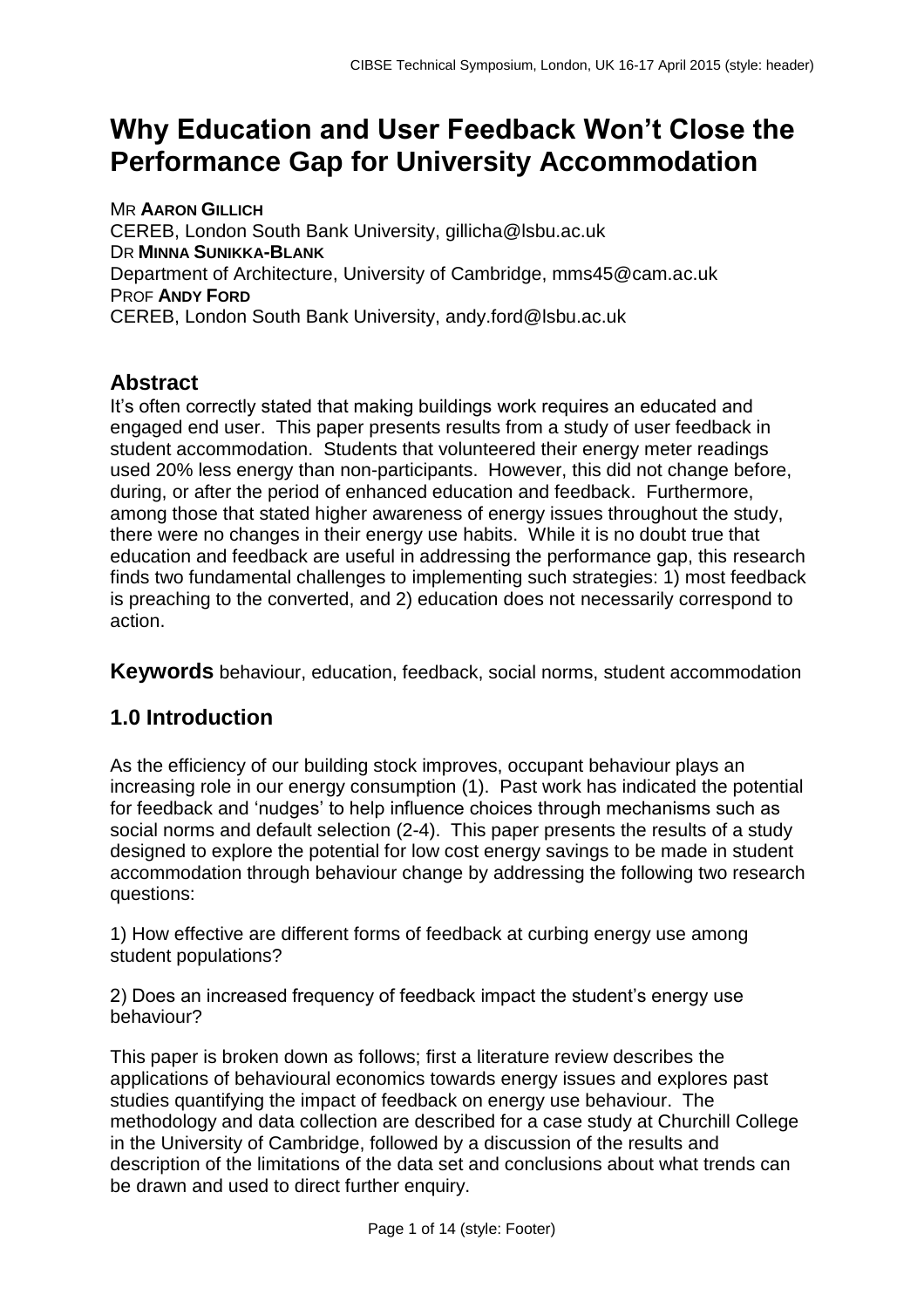# **2.0 Literature**

Studies have examined the balance between design and operation in a building's energy use (e.g. 5), and it is clear that occupant behaviour plays a significant role. Models of energy use that rely on neoclassical economic predictions of occupant behaviour vary significantly from observational results (4). Whereas traditional economics is concerned with how changes in price influence behaviour, an increasing body of research in behavioural economics shows that non-pecuniary interventions can perform comparably to price based mechanisms in changing consumer choices (e.g. 6).

Non-pecuniary methods of influencing energy use are typically centred on feedback and the provision of different types of information to the consumer. There is a considerable body of literature reviewing the impacts of different kinds of feedback on energy consumption. These include providing customers their energy use, live updates through smart-meter displays, providing information on methods of conserving energy, neighbour comparisons, goal setting, and structured commitments. The effect sizes range from 0 to 20%, with usual savings between 5 and 12%, though noting that methodological issues cloud direct comparisons amongst studies (3,7-9).

Thaler and Sunstein (10) promoted the term libertarian paternalism as the influence of behaviour while respecting free will. They argue that the ways in which information is presented (default rules, framing effects, and starting points) will influence their choice selection. Libertarian paternalism suggests that by using knowledge of human behaviour, choice architects can 'nudge' people towards choices with welfare maximising outcomes (2).

A form of nudging called social norms is common in feedback programs because people value social relationships and therefore orient their behaviour in line with what they perceive is socially desired (8). In what has now become one of the most widely cited examples of the effective use of social norms, an American company called OPower has partnered with utilities to deliver targeted feedback to customers on their energy use (11). The motivation for the OPower approach stems largely from the work of Nolan *et. al.* (12) and Schultz *et. al.* (13). Cialdini (14) further noted the distinction between descriptive norms (what others do) from injunctive norms (what people approve). Schultz (13) showed that the use of injunctive norms could limit rebound effects by including positive feedback for efficient behaviour in the form of a 'smiley face'.

The body of research documenting the potential for feedback and social norms to influence behaviour has typically consisted of limited studies with small sample sizes and atypical populations (such as the present study). These studies often document effect sizes around 5-20% (2). The OPower model represents one of the only examples of this type of study being carried out on a large scale, with thousands of participants across a range of population demographics. The effect sizes documented by OPower range from 1.1-2.8% (15), which is significantly lower than what is shown in the more limited studies, which demonstrates the difficulties in expanding such programs to scale. Most significantly, the OPower study is among the only examples of programs that have not used volunteers and thus avoided the selection bias in their sample. As will be shown throughout this study, selection bias can have a significant impact on the effect size.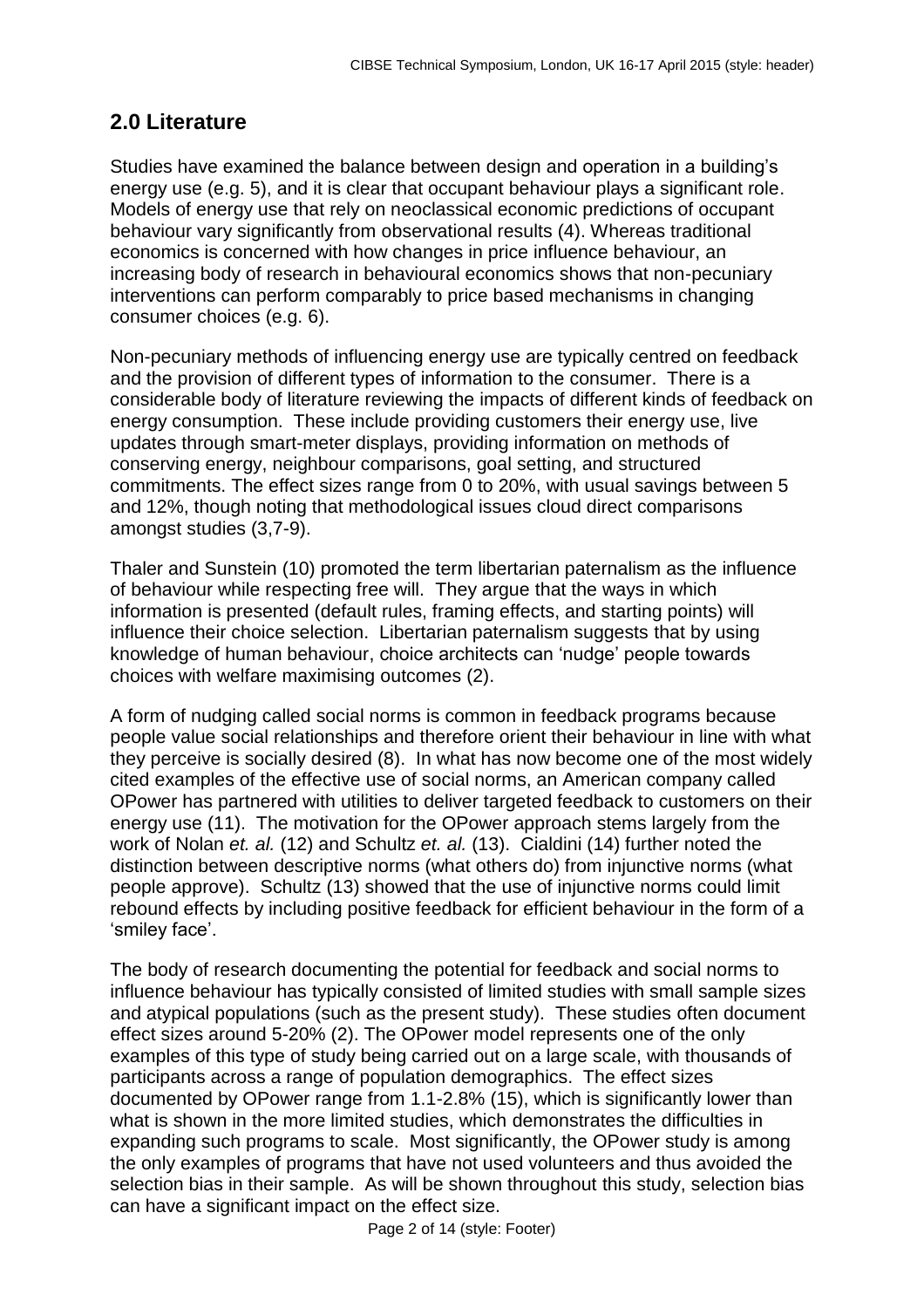The Carbon Trust (16) estimates that the further and higher education institutions in the UK pay annual utility costs of  $£200M$ , with around 3.2 million tonnes of  $CO<sub>2</sub>$ emissions per year. They contend this could be reduced by 20% and emphasise the potential for savings through operational change with no capital investment. Strategies to influence energy use behaviour in university campuses take many forms, from awareness campaigns to energy saving contests. One of the only studies to explore energy use in student accommodation was carried out in the United States by Petersen et al. (17). The study consisted of installing a complex real-time monitoring system that allowed students and staff to view their energy use online. There was also a competition in place amongst dormitories which provided incentives to conserve energy and water. They documented an overall reduction in electricity use of 32% throughout the study.

# **3.0 Method**

This paper presents results from a study conducted throughout the Lent term (17/01/2012-16/03/2012) in Churchill College at the University of Cambridge. The college was built from 1958 to 1968, with 10 residential courts spread across the 170,000 m<sup>2</sup> site. During the 2011-2012 academic years, the residential courts housed 416 undergraduate students. These 416 undergraduate students were asked to participate in an energy feedback study on a voluntary basis. Graduate students and teaching fellows were excluded from the study.

The undergraduate rooms are largely consistent in size and utilities, but vary from standard single rooms to ensuites. The electricity is individually metered at the room level, which includes the installed lighting, plug loads, and fan motors. The heating and domestic hot water are supplied via natural gas and centrally metered. Since room by room data is not available for gas, heating and hot water services were not measured as part of this study; the energy used hereafter will refer to electricity use only.

Since there is no remote monitoring capability, students were sent four emails requesting that they take their own meter readings. The response rates are given in Table 3.1.

|                  | <b>Date</b> | <b>Number of</b><br><b>students</b><br>emailed | <b>Number of</b><br>responses | <b>Response</b><br>rate |
|------------------|-------------|------------------------------------------------|-------------------------------|-------------------------|
| Meter reading #1 | 16/01/2012  | 416                                            | 234                           | 56%                     |
| Meter reading #2 | 06/02/2012  | 416                                            | 236                           | 57%                     |
| Meter reading #3 | 27/02/2012  | 416                                            | 212                           | 51%                     |
| Meter reading #4 | 12/03/2012  | 416                                            | 176                           | 42%                     |

#### **Table 3.1: Meter readings**

Respondents were split into five groups, each of which would receive different feedback on their energy use when their meter readings were submitted. The groups were divided based on the size and location of their buildings so as to create as even a distribution as possible. Partway through the term, the study received 50 smart meter displays. The smaller Group D and Group E were then created. As the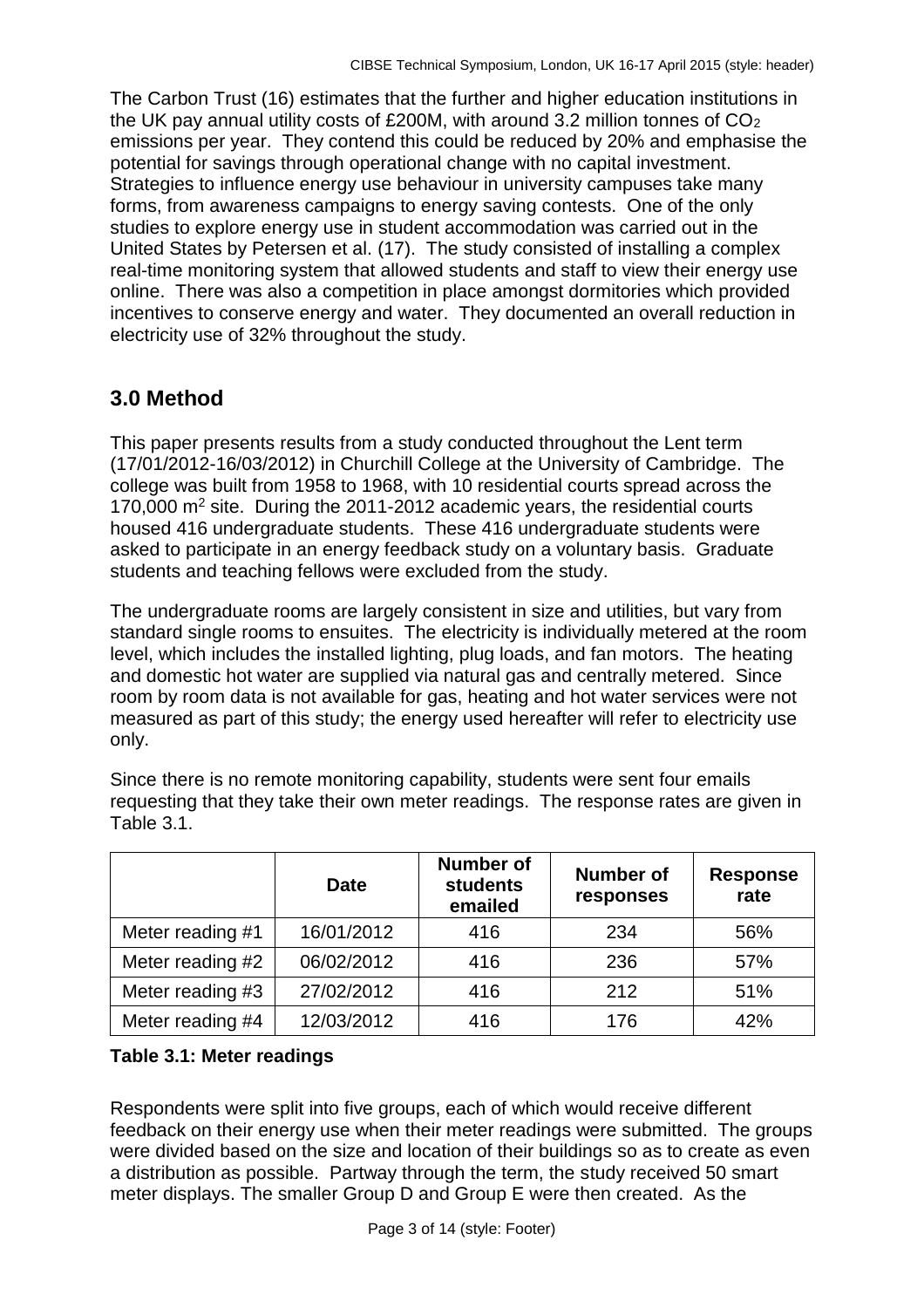percentage of respondents per staircase varied, the final number of respondents in each group also varies. The goal of the study was to determine the impacts of feedback emails, therefore only data from students that submitted all four meter readings was considered. Once invalid data had been filtered, a total of 138 participant students remained as shown in Table 3.2.

|                          | <b>Total in</b><br>College | <b>Responded</b><br>to Email #1 | <b>Responded</b><br>to Email #2 | Responded<br>to Email #3 | <b>Responded</b><br>to Email #4 | <b>Valid Data</b><br>from All |
|--------------------------|----------------------------|---------------------------------|---------------------------------|--------------------------|---------------------------------|-------------------------------|
| Group A                  | 121                        | 57                              | 54                              | 52                       | 40                              | 30                            |
| Group B                  | 125                        | 72                              | 69                              | 61                       | 56                              | 45                            |
| Group C                  | 118                        | 73                              | 68                              | 62                       | 48                              | 44                            |
| Group D                  | 26                         | $\blacksquare$                  | 24                              | 18                       | 16                              | 12                            |
| Group E                  | 26                         | $\overline{\phantom{0}}$        | 21                              | 17                       | 14                              | 7                             |
| Total<br><b>Students</b> | 416                        | 202                             | 236                             | 210                      | 174                             | 138                           |

#### **Table 3.2: Participant groups.**

Groups A through E were established according to the following feedback types:

#### **Group A – Consumption Feedback:**

Group A received feedback stating only the kWh consumed in the time period in question, but no social norms feedback.

# **Your Energy Use in March!** 28 kWh

#### **Figure 3.1 – Sample of consumption feedback given to Group A**

#### **Group B – Social Norms – Monetary Feedback:**

Group B was given descriptive social normative feedback in which their own energy use was compared alongside the average energy use of the students in their group. The energy use of the most efficient 10% of students was also shown in green for reference. If the students' energy use was below the average energy use their result was highlighted in orange. If their energy use was above average, then their result was shown in red along with a clipart image depicting money being lost, and a phrase stating how much more they would spend compared to their neighbours should this energy use pattern continue for the course of a calendar year.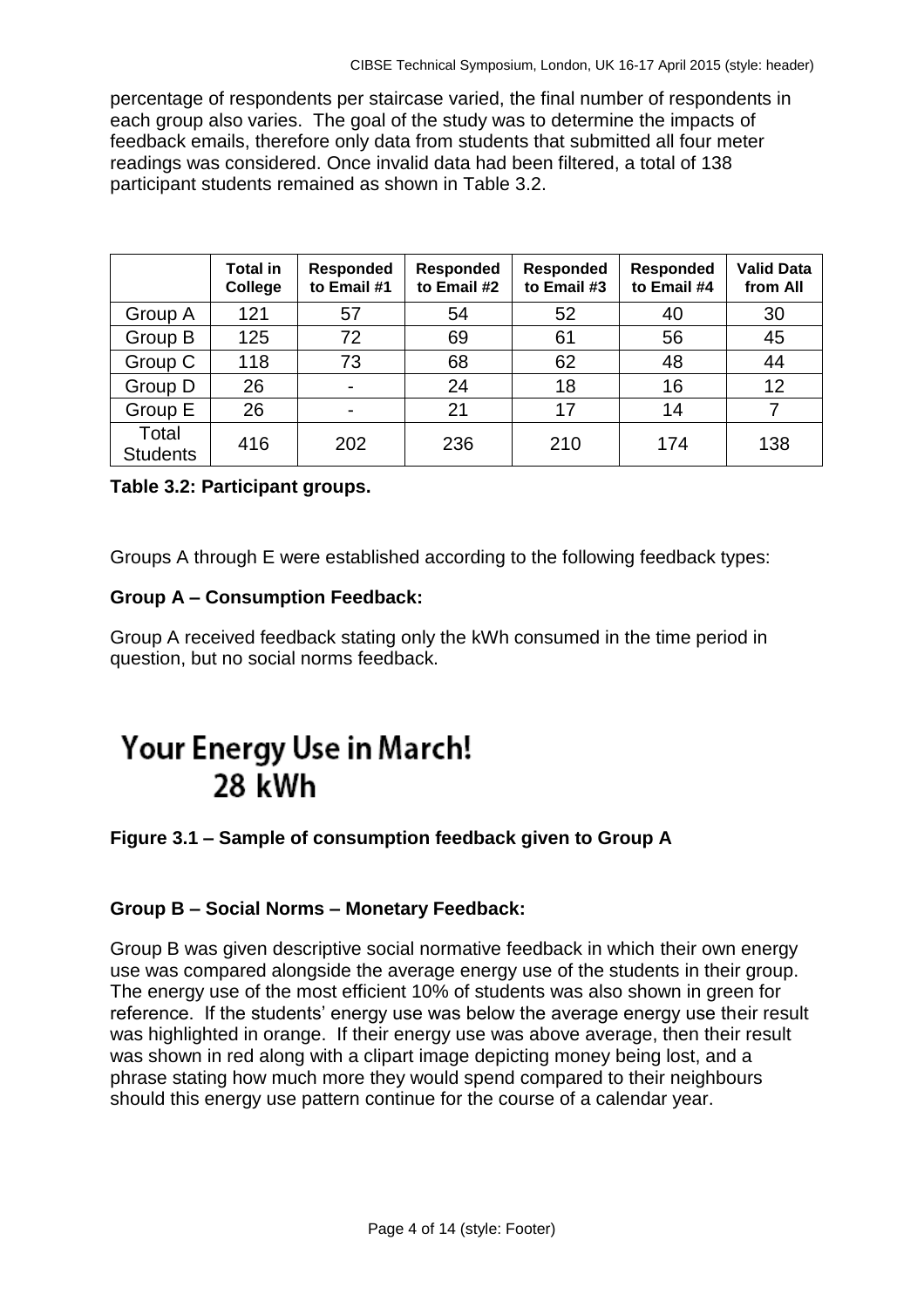

Over a year, this could mean spending around  $\hat{x}$  38 more than your friends on average. That's enough for a nice dinner out, maybe your neighbours can treat you!



**Figure 3.2 – Sample of social norms feedback for Group B**

#### **Group C – Social Norms – Environmental Feedback:**

Group C was given similar descriptive social normative feedback to Group B in the form of neighbour comparisons. Those that exceeded the average energy use of those in their group the amount by which they exceeded their neighbours was framed in  $CO<sub>2</sub>$  emissions. A clipart image depicting excessive  $CO<sub>2</sub>$  emissions was shown along with phrases depicting the amount of other activities such as driving a car or leaving a computer on that would have produced equivalent emissions over the course of a calendar year.

Past research with neighbour comparisons has found that those using less energy than their peers have increased their use in response to descriptive social norms. This has been termed rebound, or the 'boomerang effect' (18). In some cases, the use of an injunctive social norm can reduce this rebound effect. Group C received an injunctive social norm in the form of a smiley face as well as an indication of the potential money saved compared to their neighbours over a calendar year, in order to reinforce the positive behaviour.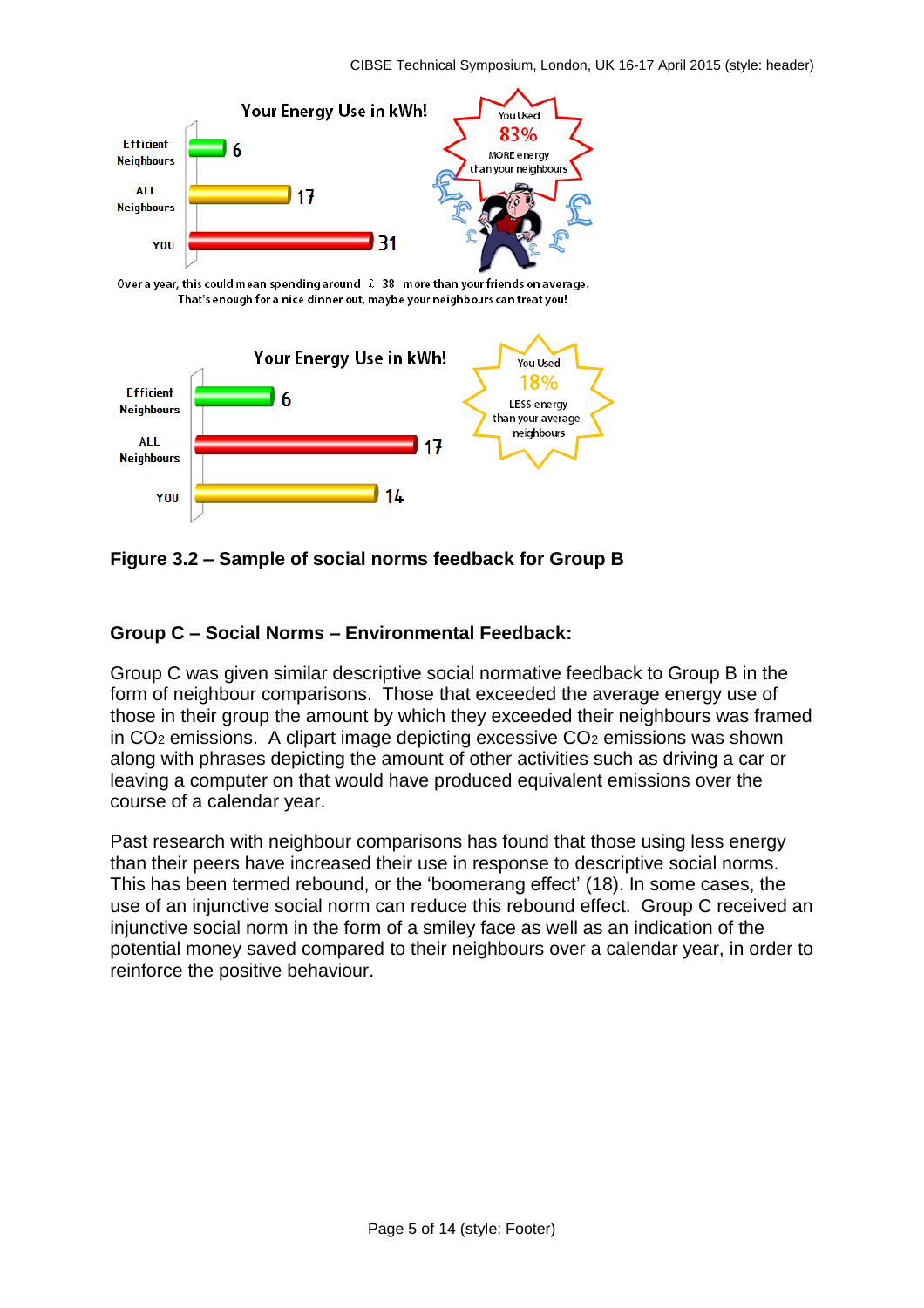

#### **Figure 3.3 – Sample of social norms feedback for Group C**

#### **Group D & E – Smart Meters:**

The rooms that received smart meters part way through the term were divided into two final groups Group D and Group E. The smart meter displays gave students a real-time feedback on their energy use throughout the day. The display also gave feedback on the total energy use over the previous 24 hour period, broken into daytime, evening, and night time periods.

Group D received only the kWh used in each interval, just as those in the Control Group A, while Group E received social norms feedback as did Group B.

| Group   | <b>Students</b> | <b>Consumption</b><br>(kWh only) | <b>Social Norms</b><br>(kWh + Cost) | <b>Social Norms</b><br>$(kWh + CO2)$ | <b>Smart Meter</b><br><b>Displays</b> |
|---------|-----------------|----------------------------------|-------------------------------------|--------------------------------------|---------------------------------------|
| Group A | 30              |                                  |                                     |                                      |                                       |
| Group B | 45              |                                  |                                     |                                      |                                       |
| Group C | 44              |                                  |                                     |                                      |                                       |
| Group D | 12              |                                  |                                     |                                      |                                       |
| Group E |                 |                                  |                                     |                                      |                                       |

A summary of the feedback mechanisms used for each group are given in Table 3.3.

**Table 3.3: Group feedback types.**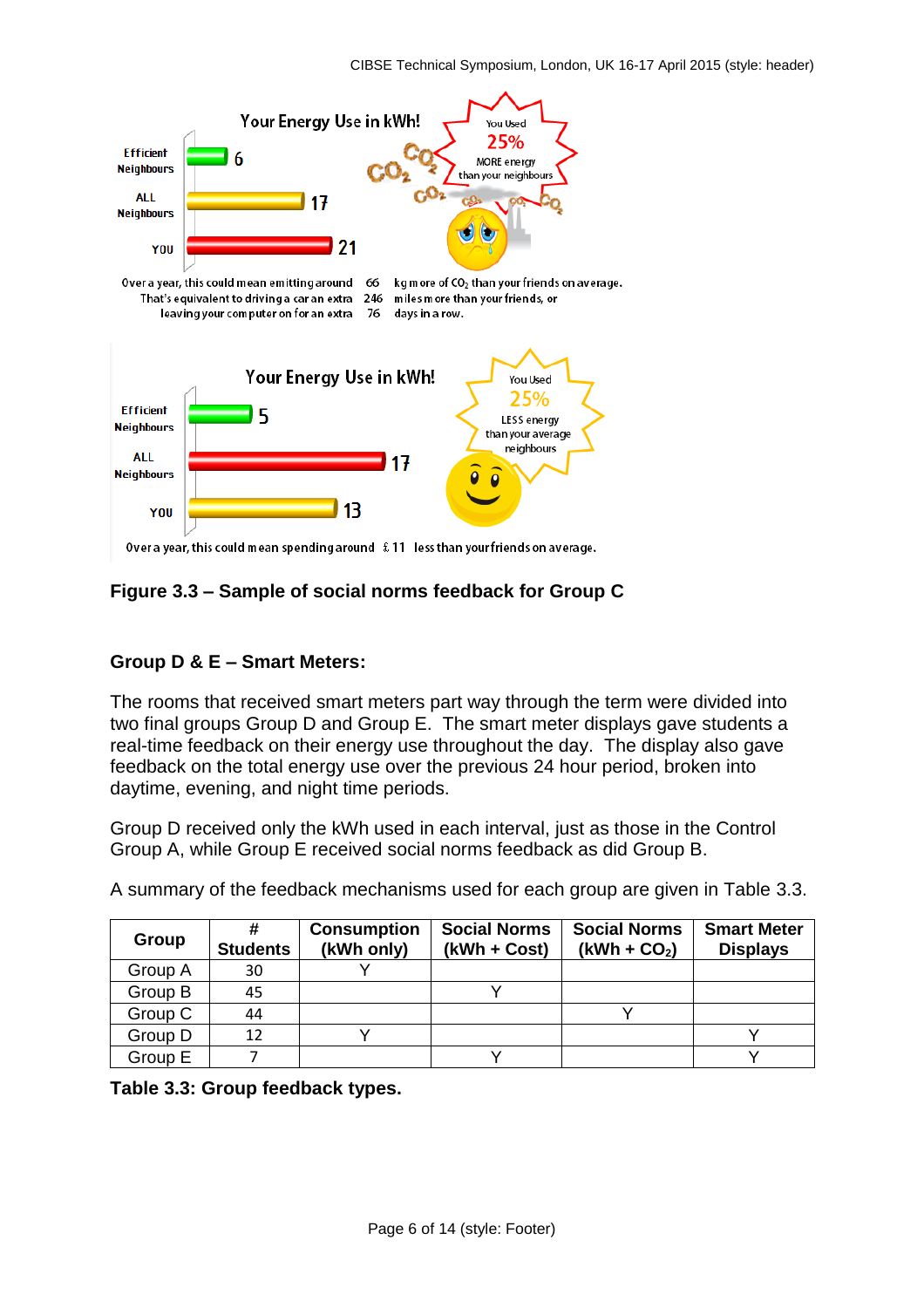# **4.0 Results**

The four requests for meter readings divided the term into three feedback periods using the dates given in Table 3.1. Since both the interval periods and the dates at which readings were taken varied, all results are given in terms of kWh per day. The meter readings were received by email from the students and recorded by hand in a spreadsheet. This spreadsheet generated the feedback and imagery based on the student's group. Each student then received an individual response email with their energy use feedback. The data was filtered and processed using a set of spreadsheets and statistical tests were performed on the results.

The average energy consumption per day for each group is given in Table 4.1. It shows a drop in energy use for each group as the term progressed, but there is a weak distinction between the different groups.

Research question 1 sought to address whether there was a statistically significant distinction between the impacts of various types of feedback. The significance of the differences between the energy use reductions experienced for each group from interval 1 to 3 was examined using a single factor ANOVA test, which resulted in a pvalue of 0.53, which is considerably higher than the p=0.05 threshold for statistical significance. This data set does therefore not demonstrate any meaningful difference between the types of feedback measures tested. The poor statistical performance of the results can be due to several causes which are further explored below.

First, it is important to qualitatively describe sources of variation that could account for the decrease in energy use besides the feedback being tested. The study did not measure heating consumption; therefore the decrease is definitely not due to increasing spring temperatures. It could however be due to increasing daylight hours and a reduced need for artificial lighting.

|         |                 | <b>Average Energy Use (kWh/day)</b> |                      |                      | % Drop in Energy Use        |                               |
|---------|-----------------|-------------------------------------|----------------------|----------------------|-----------------------------|-------------------------------|
|         | Count           | <b>Interval 1</b><br>(~Jan)         | Interval 2<br>(~Feb) | Interval 3<br>(~Mar) | <b>Interval</b><br>1 to $2$ | <b>Interval</b><br>$1$ to $3$ |
| Group A | 30              | 1.86                                | 1.74                 | 1.58                 | 6.3%                        | 15.1%                         |
| Group B | 45              | 1.49                                | 1.28                 | 1.27                 | 13.8%                       | 14.4%                         |
| Group C | 44              | 1.58                                | 1.37                 | 1.24                 | 12.9%                       | 21.5%                         |
| Group D | 12 <sup>2</sup> | 1.68                                | 1.41                 | 1.46                 | 15.7%                       | 13.0%                         |
| Group E | 7               | 1.15                                | 1.06                 | 1.03                 | 7.6%                        | 10.2%                         |

**Table 4.1: Average daily energy use for Lent term (17/01/2012-16/03/2012).**

The results in Table 4.1 can be further broken down based on the exact message each student was sent after each interval as shown in Table 4.2.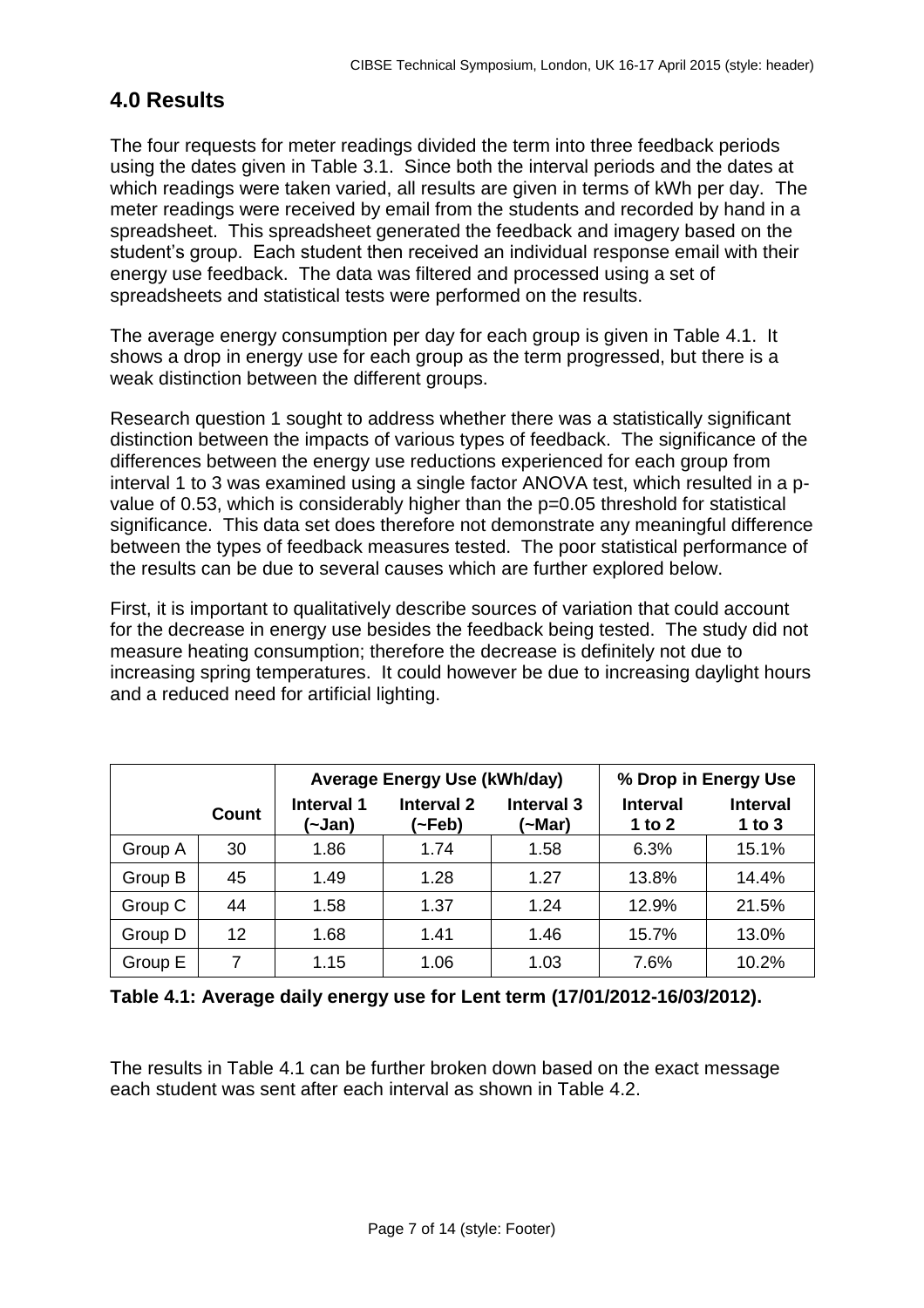

**Table 4.2: Messaging setup.**

This breakdown allows the data to be viewed by energy use reduction in the interval immediately following the receipt of one of the feedback types given. The results are given in Table 3.3.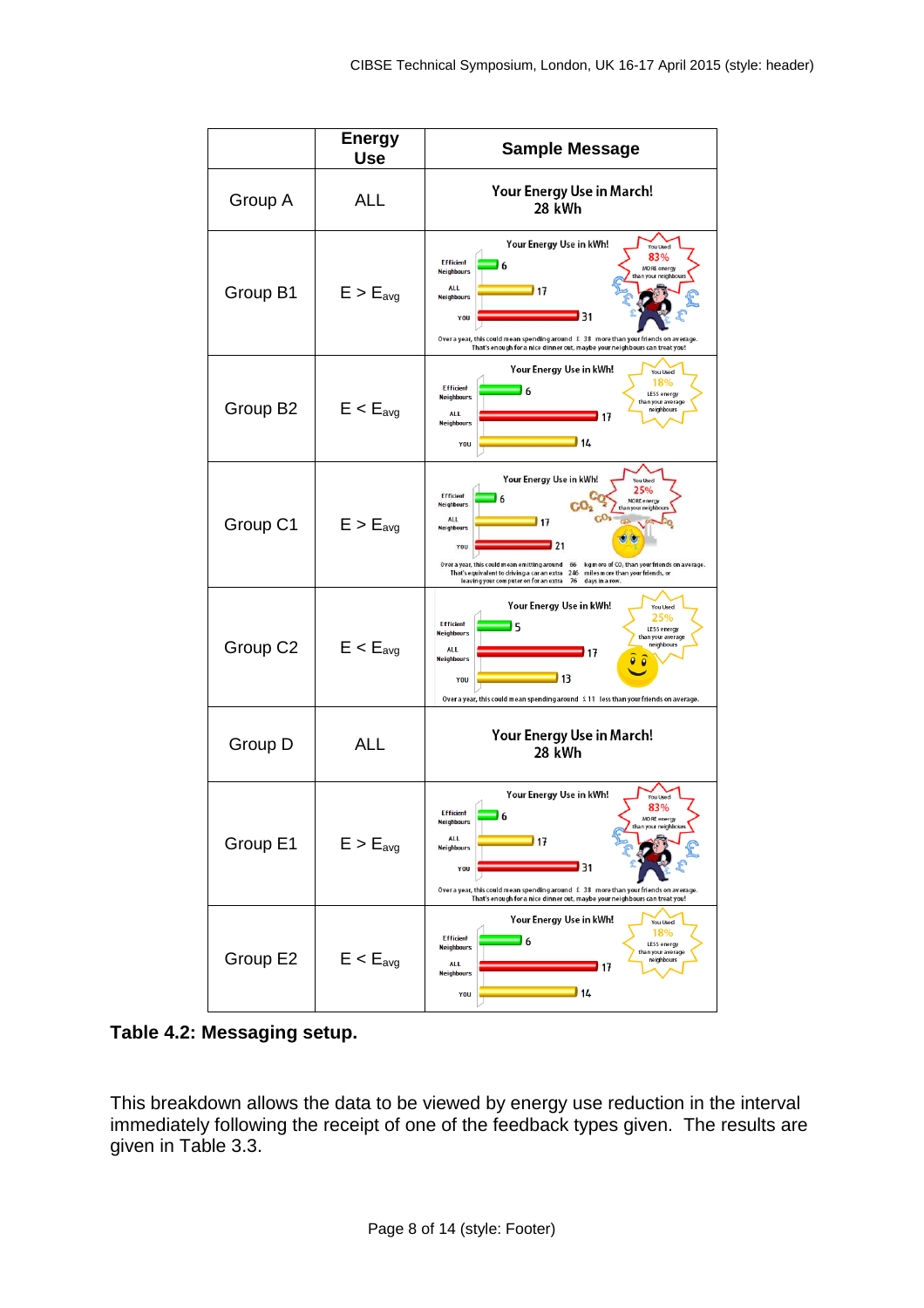| Group          | Feedback<br>count | <b>Average Energy Use</b><br><b>Reduction in Interval</b><br><b>Following Feedback</b><br>(kWh/day) |
|----------------|-------------------|-----------------------------------------------------------------------------------------------------|
| A              | 60                | 0.15                                                                                                |
| <b>B1</b>      | 34                | 0.20                                                                                                |
| <b>B2</b>      | 56                | 0.05                                                                                                |
| C <sub>1</sub> | 39                | 0.25                                                                                                |
| C <sub>2</sub> | 49                | 0.10                                                                                                |
|                | 24                | 0.11                                                                                                |
| E1             |                   | 0.07                                                                                                |
| E <sub>2</sub> |                   | 0.05                                                                                                |

#### **Table 4.3: Breakdown of energy use by feedback type.**

Table 4.3 shows that students receiving feedback type B1 reduced their energy consumption by 0.2 kWh/day, compared to a reduction of only 0.05 kWh/day for those receiving feedback type B2. However, a t-test comparing these two data sets gives a p-value of 0.11. This indicates that while students did respond more strongly to the negative feedback (B1) than to the positive feedback (B2), this did not occur to a degree that was statistically significant for this data set. Additionally, given the small total consumption for each room, there would be less room for further improvement among those who already have lower than average energy consumption.

Feedback types B2 and C2 can be compared to test if the injunctive social norms had any impact on curbing the rebound effects for low energy users that received positive feedback. Here the injunctive social norms feedback corresponded to a reduction of 0.1 kWh/day compared to only 0.05 kWh/day for the descriptive social norms feedback. This may suggest the injunctive norms had some effect, however again a t-test revealed a p-value of 0.16, indicating that the results are not statistically significant for this data set.

The small sample size could potentially limit the significance of the results; however, the more critical factor is the variance of the data. The electricity use in each room varied from 0.14 kWh/day to 5.5 kWh/day. The results of a post-study questionnaire revealed that different students spend anywhere from 3 to 7 waking hours per day in their rooms on weekdays, and 2 to 21 waking hours on weekends. They also possess anywhere from 4 to 12 energy using appliances such as laptops and hair dryers. The high variability and low absolute value of energy consumption in student accommodation limits the extent to which statistically significant quantitative statements can be extracted.

# **5.0 Discussion**

#### *5.1 Comparisons with Billing Data*

It should be noted here that the study lacks any obvious control group due to the manner in which the data was collected. With no remote monitoring capability,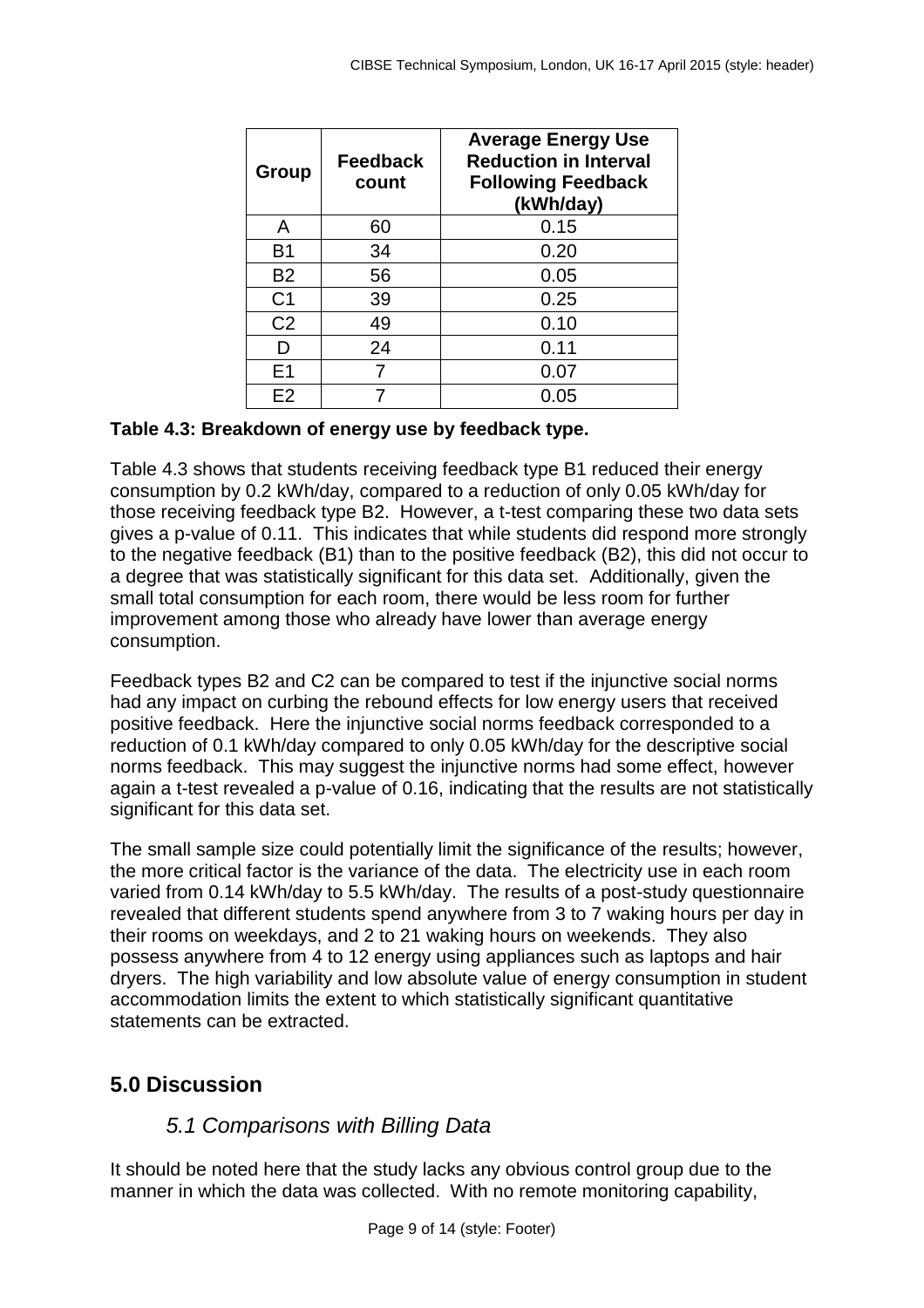students were required to volunteer, and simply by contributing their data they removed themselves from any possible control group. A separate control group, however, is not essential to addressing research question 1. Research question 1 considers the change or reduction in electricity use observed throughout the study, and whether the reduction varies among groups receiving different types of feedback. This controls for any slight differences in the total energy use due to varying room sizes and other external factors.

Research question 2 addresses whether the frequency of feedback impacts on energy use. This question does require a separate control, as the participant group that received increased feedback must be compared to one that received the standard feedback. In this case standard feedback means that students only receive information about their energy use on their end of term electricity bill.

The data collected from the students as part of this study can be compared to the data gathered by the college porters and administration for billing purposes. While the two data sets cannot be directly compared, the porters' data can be used to define a participant and a non-participant group based on students room numbers. The college porters collect readings at the beginning and end of each term over the course of several days. The exact date that each meter reading each meter reading is taken is not recorded, however, energy used is converted to kWh/day to normalise for different occupancy periods, and any variations will be randomly distributed throughout the groups.

|                                                               | <b>Count</b> | <b>Michaelmas</b><br><b>Term</b><br>$(03/10/2011 -$<br>09/12/2011) | Lent<br><b>Term</b><br>(17/01/2012-<br>16/03/2012)    | <b>Easter</b><br><b>Term</b><br>(16/04/2012-<br>15/06/2012) |
|---------------------------------------------------------------|--------------|--------------------------------------------------------------------|-------------------------------------------------------|-------------------------------------------------------------|
| Feedback type                                                 |              | Standard<br>feedback<br>(end of term<br>bill only)                 | Enhanced<br>feedback<br>(emails with<br>social norms) | Standard<br>feedback<br>end of term)<br>bill only)          |
| Non-Participants<br>(kWh/day)                                 | 278          | 1.56                                                               | 1.98                                                  | 1.38                                                        |
| Participants<br>(kWh/day)                                     | 138          | 1.22                                                               | 1.56                                                  | 1.09                                                        |
| % Difference between<br>Participants and Non-<br>Participants |              | 21.8%                                                              | 21.1%                                                 | 20.6%                                                       |

#### **Table 5.1: Participants vs non-participants.**

Table 5.1 compares the average daily energy use for the 138 students that participated in the study and hence received enhanced feedback during Lent term to the energy use of the 278 students that did not participate and thus received standard feedback only at the end of Lent term in their energy bill. Only students that submitted valid readings for each feedback period were considered in the Participants category. The non-participant category therefore includes some students who submitted partial or invalid meter readings, and were thus partial participants. Including partial participants in the Participants category had no significant effect on the results given in Table 5.1.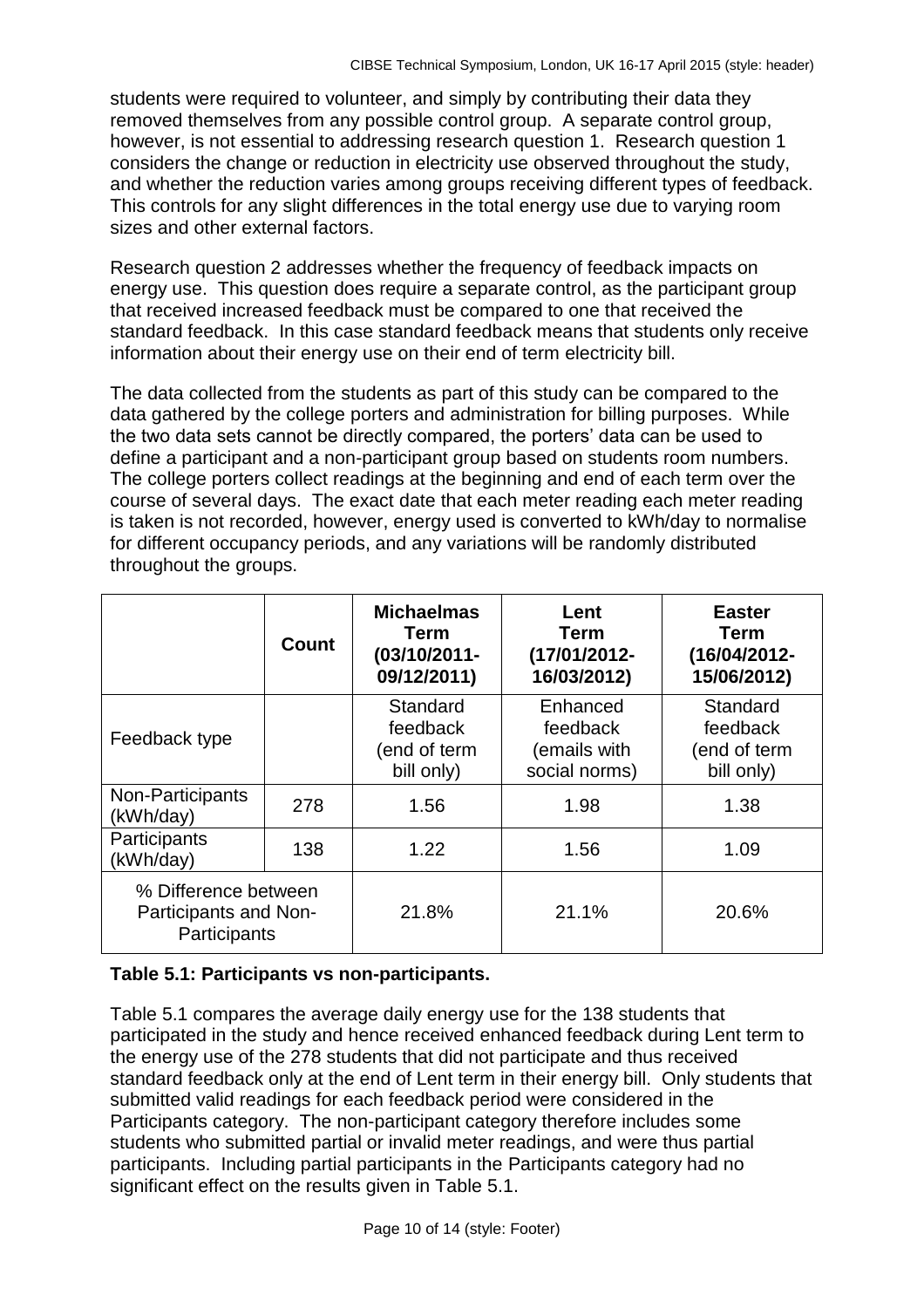Table 5.1 shows that for the Lent term, those students that participated in the study used an average of 1.56 kWh/day compared to 1.98 kWh/day for the nonparticipants, a difference of 21.1%. A t-test yields a p-value of 0.008, meaning that the results are statistically significant.

However, since the same students were in the college throughout the academic year, the Lent term during which the enhanced feedback study took place can be compared to the Michaelmas and Easter terms in which only standard feedback was taking place. The participant group consistently used 20.6-21.8% less energy than the non-participant group whether they were receiving enhanced feedback or not. This suggests that the group participating in the study were self-selected for those with an increased interest in energy issues, and who were already practicing energy conservation regardless of the type of feedback they were receiving. Note that the absolute value of the average energy use increases during Lent term likely because it is winter and there are fewer daylight hours.

#### *5.2 Survey Feedback and Other Trends*

In addition to the meter reading data collected, students were asked to complete a short questionnaire at the end of the study. Of the 416 students, 110 students responded. Of the survey respondents, 55% said that they pay the energy bills themselves, while 43% said that their parents paid the bills (2% have their bills paid by another third party). The overall energy consumption was unchanged regardless of who was paying the energy bills. The trends in energy decrease throughout the term were also consistent with the results presented above regardless of who paid the bills, suggesting that the common principal-agent problem is not a significant factor in this data set.

Throughout this study, there has been a very high variability of energy use among rooms. The variation in room size and construction is sufficiently randomised that the differing energy use can be principally attributed to occupant lifestyle and behaviour. It is therefore useful to identify indicators that correlate strongly with differing energy use. Students were asked how many hours a day they spend in their rooms on average for both weekdays and weekends, and their energy use was plotted accordingly. The majority (79%) of students spent between 3 and 11 hours a day in their rooms. Across this range, there was a near zero correlation between the energy consumed and the number of hours that the room was occupied.

Another possible indicator is the number of appliances in use. Students were asked to select from a list of the various appliances that they have in their rooms. The quantity of appliances was again plotted against the average energy use and the correlation was very weak. The average energy use was nearly constant whether the student used 1 appliance or 8. The calculation accounted for both the size of the appliance and its typical operating hours, and this did not impact the results.

Finally, it is commonly said that one of the biggest barriers to energy efficient behaviour is awareness. Much waste can be attributed to the low priority of energy issues. There are numerous types of campus campaigns to engage students in how they use energy. As part of the post-study questionnaire, students were asked whether they discussed their energy use with their friends before the study and whether they discussed it during the study. Only 10% reported discussing their energy use before the study, whereas 40% reported discussing it throughout the enhanced feedback study. The increase was relatively consistent across all Groups,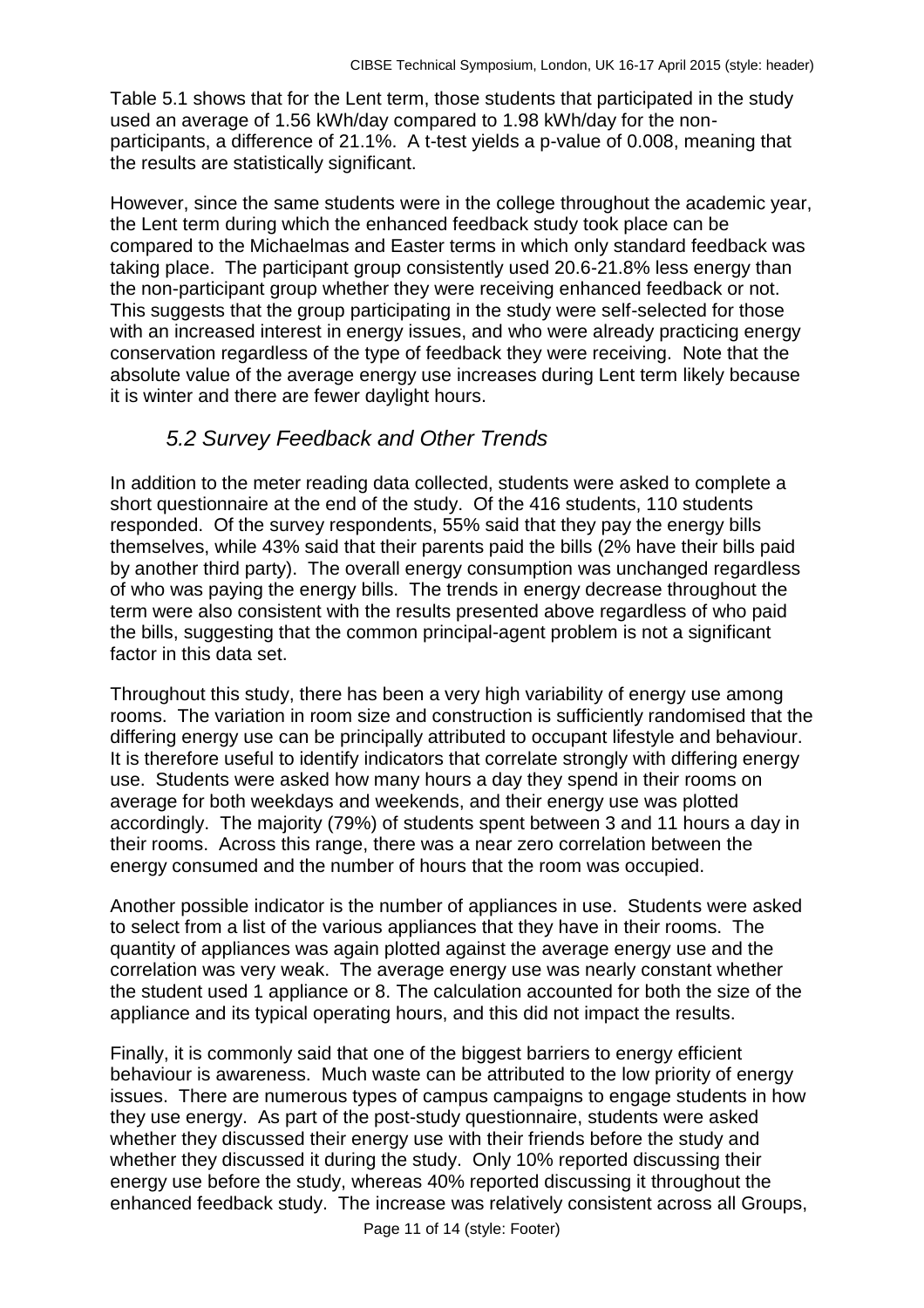regardless of what type of enhanced feedback they were receiving. This supports the common wisdom that more frequent feedback helps encourage awareness of energy issues. However, awareness did not directly translate to behaviour change. The 40% of respondents that said they did discuss their energy use throughout the study used about the same amount of energy as those that did not discuss it. Furthermore, each group decreased their energy use throughout the term by approximately the same amount, regardless of whether they reported discussing their energy use or not.

# *5.3 Key Findings*

The aim of this study was to test the potential for low cost energy savings to be made in student accommodation through behavioural 'nudges'. This was among the first off such studies to focus exclusively on student accommodation in the UK. Given the proportionally high regard that the student demographic has towards energy and environmental issues, the potential for energy savings through behaviour change in this group deserves further consideration.

Research question 1 queried whether there was any distinction between the effectiveness of different feedback types in curbing energy use in student accommodation, specifically whether social norms exhibited a stronger influence among a strongly social population such as students. The results suggested that for some groups, the influence of negative descriptive social norms encouraged a stronger response than positive social norm messages or straight consumption feedback, however, the variance in energy use patterns was too high to allow statistically significant conclusions.

It can also be noted that in the social norms feedback, student's energy use was compared to their average neighbours, not their most efficient neighbours. This was done to better distribute the group sizes, however it would likely deliver higher overall energy savings for the social norm to target the most efficient behaviour as opposed to the average behaviour.

Research question 2 addressed whether or not the increased frequency of feedback affected the students' energy use behaviour. By using the college's internal billing meter readings, the study's Participant group that received enhanced feedback was compared to the Non-Participant group which received standard feedback before, during, and after the study. The Participant group consistently used 20.6-21.8% less energy in each term, whether they were receiving enhanced feedback or not.

This suggests that the Participant group were self-selected as students with a higher interest in energy issues. In responding to the post-study questionnaire, the Participant group largely stated that they had already been practicing energy saving behaviour such as turning off lights and computers prior to the study. Given the small absolute value of the energy used in a student accommodation room, there were few additional energy saving practices that increased feedback could encourage students to take advantage of. It is possible that the Non-Participant group could achieve some savings through behaviour change in order to bring them in line with reduced energy use of the Participant group; however a study to explore such strategies would require equipment beyond the scope of this study.

While the quantitative results of this study are limited to university accommodation, they highlight principles that deserve wider consideration. The often discussed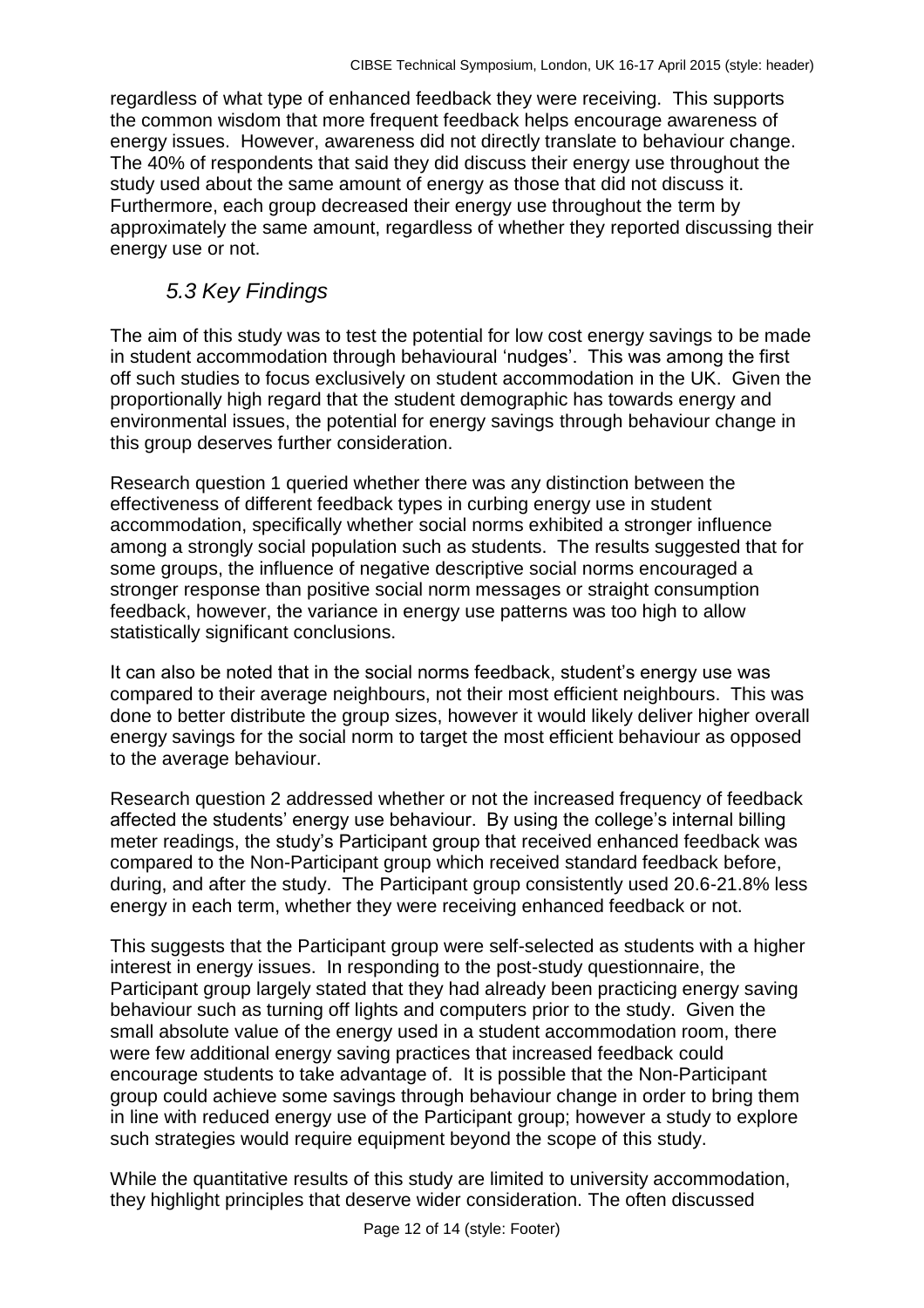performance gap refers to the difference between actual energy use and that which is technically feasible. As building technology improves, an increasing proportion of the performance gap is attributable to occupant behaviour and thus addressable through behaviour change efforts. The results given in Table 5.1 suggest that much behaviour change messaging is only being received by an audience that is already practicing efficient behaviour. Furthermore, the questionnaire results suggested that even where students embraced messages about energy efficiency and disseminated them amongst their peers, this did not correspond to a change in behaviour. These two points echo the findings of the O-Power study which found far smaller effect sizes in behaviour change programs that included non-volunteers. Simply put, many education campaigns will only be received by those who desire the messages, and even amongst that engaged audience, converting education to action is not always straightforward. While there is great potential to address the performance gap through education and behaviour change, engaging hard to reach audiences remains an insufficiently addressed challenge.

# **6.0 Conclusions**

The conclusion of this study is therefore that increased feedback is unlikely to provide a statistically significant change in students' energy use behaviour because the amount of electricity used in each room is low, and varies considerably with student lifestyle.

A common problem in studying energy use in universities is that it is very difficult to generalise findings as all colleges/universities are set up differently in infrastructure and metering capacity, as well as administratively. Specific contractual arrangements with utility suppliers, as well as distinct usage patterns make it difficult to establish and extrapolate trends in energy saving strategies.

The results do not suggest that student awareness campaigns and energy reduction competitions are not worthwhile, as any energy savings through behaviour change and conservation is likely to be cost effective. The results only suggest that capital expenditures such as remote monitoring and smart meter displays will have weak returns for student accommodation with low electricity use and a high variability in student lifestyle as it is difficult to verify their effectiveness with any statistical significance.

# **References**

- **(1)** Steemers, Koen & Yun, Geun Young. Household energy consumption: a study of the role of occupants*. Building Research and Information*, 2009, pp. 37(5-6):625- 637.
- **(2)** Thaler, Richard H. & Sunstein, Cass R. *Nudge: Improving Decisions about Health, Wealth, and Happiness.* New Haven, CT : Yale University Press, 2008.
- **(3)** Darby, Sarah. The Effectiveness of Feedback on Energy Consumption. *Working Paper - DEFRA Review*. Oxford, UK : Oxford Environmental Change Institute, 2006.
- **(4)** Pollitt, Michael G. and Shaorshadze, Irina. The Role of Behavioural Economics in Energy, *EPRG Working Paper* 1130, 2011.